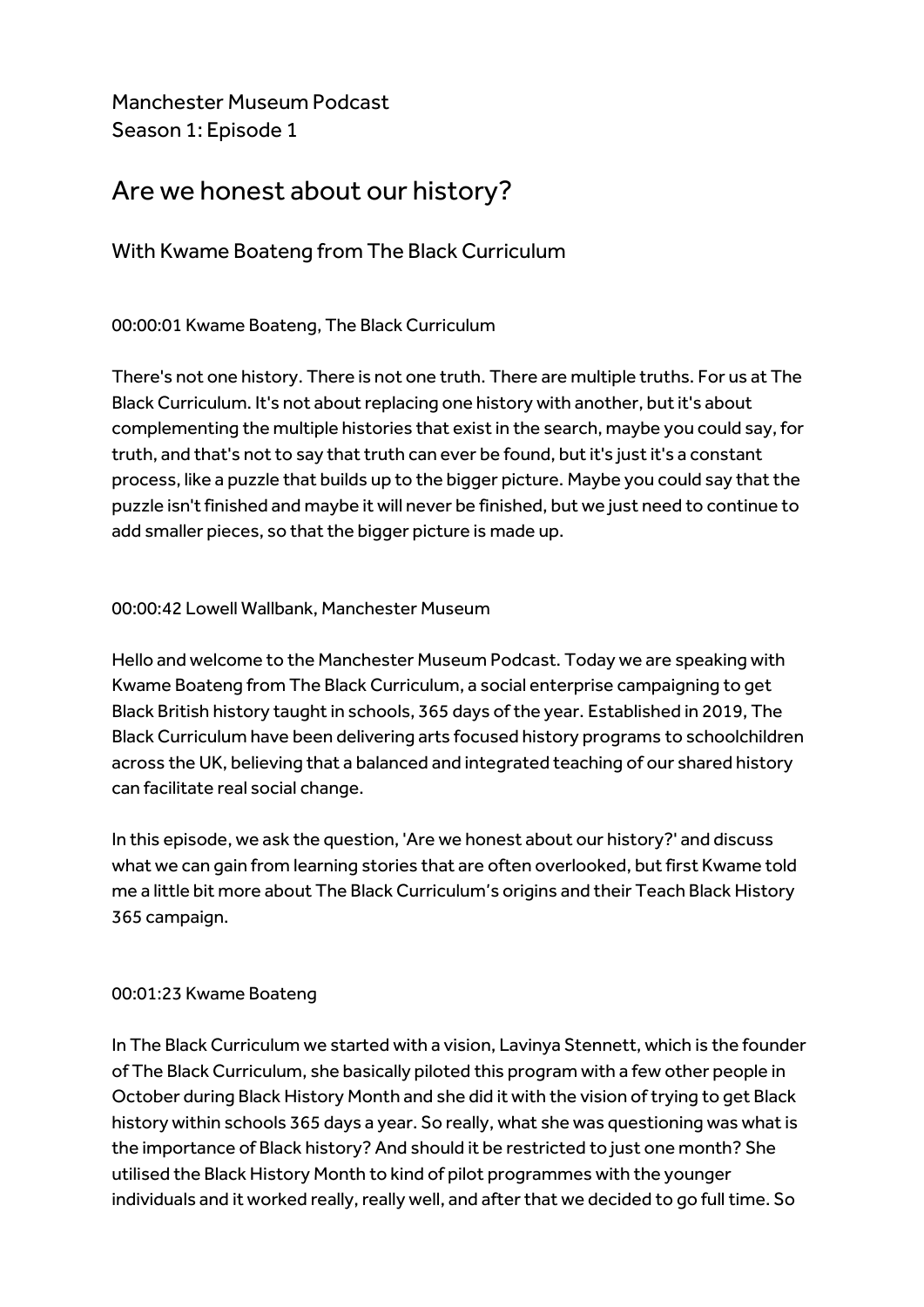we're a social enterprise that focuses on teaching Black British history or the British history, more wider British history, both inside and outside of schools. The way that we see if we can get it embedded into the National Curriculum. What it means is that first of all, it legitimises Black British History, and it doesn't become a choice because at the moment in the National Curriculum you have set things which you must teach, and then recommendations which you can teach under that. So really, the responsibility in many ways falls on the teacher not just to want to put it in, but to also know of these things. And again, as we're talking about now, a lot of this history a lot of people don't know. Even I myself, this has been a huge learning curve for me since working with The Black Curriculum, you know, there's a lot of things that I didn't know and so, what it's about is getting these resources for teachers to see and then be able to incorporate, and that's kind of to promote empowerment for all individuals and knowledge of our own history and to try and, I suppose, give a rounded approach to education which is empowering and leads young individuals to want to enquire more about themselves and their history because history is constantly moving. We're always a part of history. I think that a lot of the time we look at history as something that happens in the past, but we are agents in the creation of history. We make history in the present and I think this year we've seen a lot of that as well. For a lot of people, we've acknowledged that was taking place here now, with the coronavirus and everything and the various protests around the world, is that these are important process of history. So, that's what we try and do with The Black Curriculum is that we try and empower younger individuals to see themselves within a wider context, which is history, in a way which challenges them to think critically.

# 00:03:56 Lowell Wallbank

Education can be a powerful tool in fighting racism. The Windrush Review recommended that colonial and migration history be taught, and the Macpherson Report into the killing of Stephen Lawrence showed that cultural diversity within the Curriculum is one of the ways to prevent racism. But 21 years on not much has changed in classrooms across the country. Kwame explained the limitations of the current teaching of Black history in schools and the importance of giving students a deeper understanding of their history.

# 00:04:25 Kwame Boateng

Prior to The Black Curriculum being started, I think the education around Black history largely focuses around slavery, which is quite disempowering. Black British history is more than the transatlantic slave trade. And when you're focusing on something that depicts Black people as something that history happens to, as not being having an active role in history, it can have very disempowering connotations for younger individuals, whether they be Black or White in the way in which you view Black people, or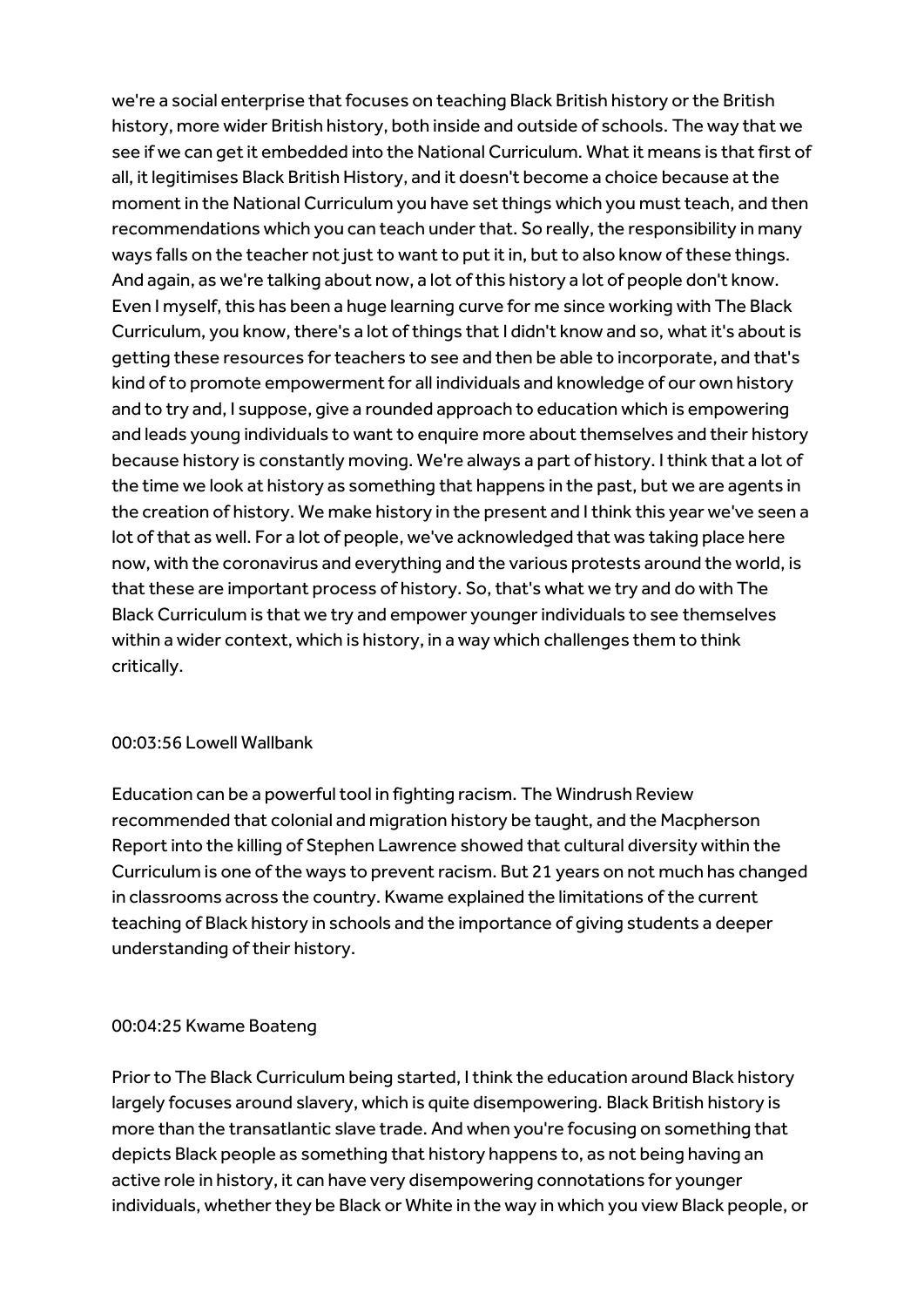the way in which you view yourself. So that was something that we wanted to focus on and try and combat at The Black Curriculum. We wanted to look at Black British history, not just from the perspective of slavery, but from an empowering perspective that looks at the thousands of years of history dating back to, you know, the Tudors and I know that there's been some research done to even the Roman times as well. So, we wanted to focus on this long legacy of Black British history that goes beyond just the transatlantic slave trade and look at the relationship that the United Kingdom has had with Africa, historically.

#### 00:05:35 Lowell Wallbank

October is Black History Month in the UK, but the team at The Black Curriculum are campaigning for it to be taught all year round. I ask Kwame what the importance of an integrated Black history taught 365 days a year was.

#### 00:05:50 Kwame Boateng

So, I think the importance stems a lot from the fact that Black history is our shared history and at the moment what we tend to do is we tend to segregate the two in terms of what is considered as history history, and was an alternative history and when we begin to teach it 365 days a year, what will happen is we get a more rounded understanding of the United Kingdom or the history that has taken place in the United Kingdom. So, for example, you know, during the years you might learn about King Henry VII and King Henry VIII, or whatnot, you would learn about that and then that would be it. And then Black History Month would roll around and you may learn a little bit about slavery, you may learn a little bit about the civil rights movement in America and various other things, but it tends to be, it's not as reflective of the what's taken place here in the United Kingdom. So, to use the example of King Henry VII and King Henry VIII, King Henry VII and VIII had an entrusted trumpeter and his name was John Blanke. He's famously been called that the 'Blacke Trumpet', because not much is really known about him. He's depicted on the Westminster Scrolls, kind of playing for King Henry VIII and Catherine of Aragon, at the birth of their son. And the role that he takes is very centre stage. It shows that he's not somebody that is just very low level. He was paid a wage. He played King Henry VII funeral. He also played for King Henry VIII, and he asked for pay rises from them both as well, so this is something that can stand side by side between the history of King Henry VII, King Henry VIII, but normally is side-lined. So, when we want to teach Black history 365 days a year, what it's about, what it's saying is that there are parts of history that compliment the history that is currently being taught. And in order to understand the multiplicities, you know, the many different aspects of history that make up British history, we also have to move beyond the dominant narrative, so to speak.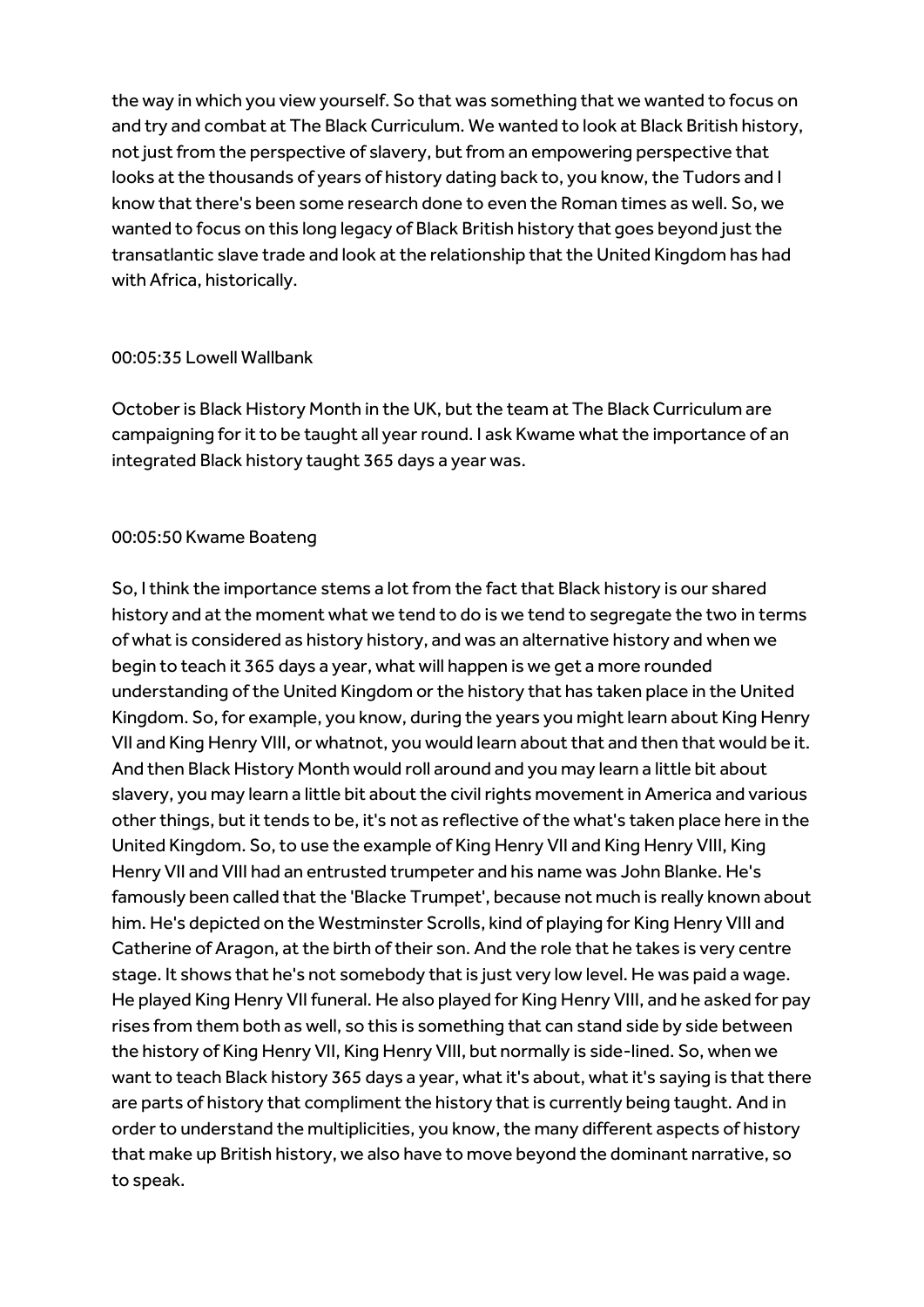#### 00:08:03 Lowell Wallbank

The Curriculum is broken into four modules: Politics in the Legal System, Land and the Environment, Migration and Art History. Using the topic of Calypso music, Kwame broke down their approach to teaching.

#### 00:08:16 Kwame Boateng

We tend to focus largely around an arts-based syllabus, and that's kind of as and when it can be used, but to give you an example, one of the modules that we have is Art History and you know when you think of Art History, you might think of looking at painters and stuff like this, but we like to focus on Calypso music and sound system culture, and reggae. And so, for those that don't know Calypso music was known as a kind of the poor man's newspaper, in a way in which it would record what was going on in specific areas, what was going on in politics. It was also used a lot during World War II and a little bit during World War I as well, although they're hard to come by. But during World War II you get information about what was taking place on the world stage. So, we like to focus on the use of Calypso Music to transmit information, but beyond, maybe a nation state or whatnot, for a diaspora and stuff, so we focus on the use of Calypso Music, and how that eventually turned into reggae music and how reggae music influence sound system culture in which sound system culture came here to the United Kingdom along with the Windrush Generation, which massively influenced contemporary music that we have today. So, when we're looking at this, what we kind of do is we look at, we studied the meter of Calypso poetry, you know, the timing and the meter of Calypso poetry. And we work together we'll maybe put some poems together ourselves and at the end will have students read it out. We also use the debating methods as well, so we'll have some people on one team, someone the other, and we'll work around particular arguments and structures. So we have a lot of different exercises that we use that, you know, it's not just writing things down or we're asking people to kind of get up out of their chairs, and what do you think of this here and what do you think of that there and everything like that. So, it tends to be a lot more, it's more celebratory because we don't focus on the negative aspects of history. But also, it's a lot more energetic and in different places, and just in general, quite fun.

# 00:10:24 Lowell Wallbank

In connecting history to modern day phenomena and wider global and political themes, The Black Curriculum aimed to build a sense of belonging and identity in younger people. We discussed the impact that Black history has had on contemporary British culture and how understanding our shared history can improve social cohesion.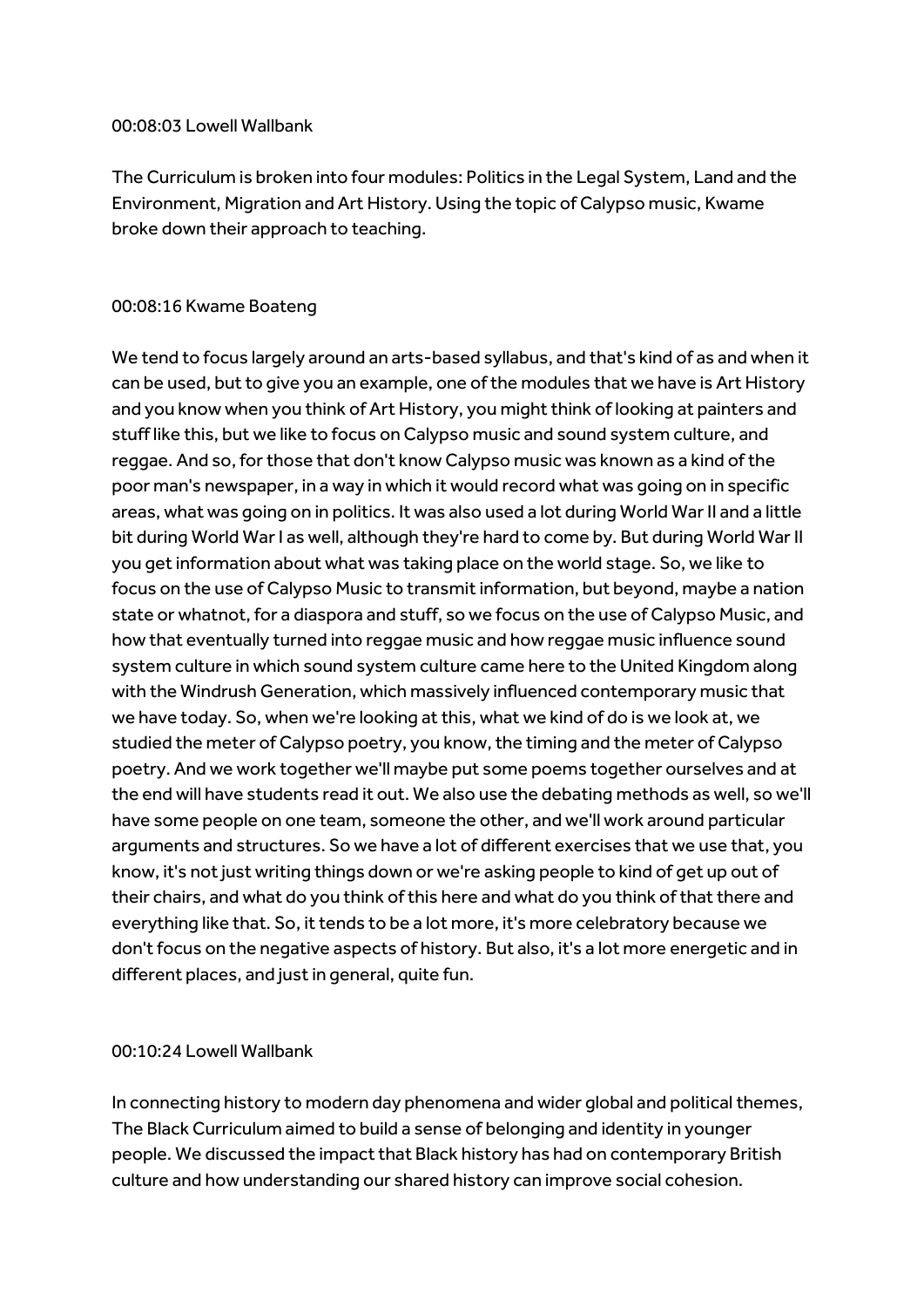#### 00:10:43 Kwame Boateng

Black history, Black culture has dramatically changed the landscape of British culture and to go back to, say, sound system culture and stuff like this, sound system culture has dramatically changed the way that we see and view music. Just as Blues change the way that we saw music with rock music and stuff. Now in contemporary society we have dance music, we have hip hop, we have grind, we have all these different genres, which has changed the way that kids are, the music the kids are listening to. You know, kids are all listening to these certain musicians and listen to hip hop and whatnot. There's this kind of countercultures, there's youth movements, there's subcultures that are taking place that exist around this. Also, linguistically as well, you know when you go to any urban areas and sometimes in rural areas as well, depending on their proximity to urban areas, you see linguistically that they're using different words. You know, they are using what you might call slang, but in London it's recognised as its own language, which is the London Multi-ethnic language. You know, sort of linguistically, the formation of the United Kingdom is changing as well. So, I would say that it's not just about Black history, it's about understanding the way in which if you want to see it from a national point of view, the way in which our nation is never static, it's always changing. There's always a flow of people coming in and out and the culture always changes as a result of that. It's a way of viewing our nation as something which is constantly moving, constantly progressing, constantly changing and in order to keep up with that change, in many aspects, you also have to know about it, you have to reflect on it, and you have to give value to it. So, it's not just about Black history or White history, but it's about our shared collective history and it's about the way in which that history is now, as a result of it happening in the past, is now beginning to change the present. So, you know, it's very interesting, but that is, again, that's how history works, and that's throughout history, you know, it's kind of like a combination of multiple cultures, and then we move forward with a new culture or at least a pathway to new cultures.

#### 00:12:56 Lowell Wallbank

As the tone of current discussions has often proven, being honest about some of the more painful aspects of our history can be uncomfortable. I wanted to know what Kwame thought we stood to gain as a nation by having these conversations.

#### 00:13:09 Kwame Boateng

I think we gain a lot. We gain a lot, and I'll actually read a little quote by Ben Okri, because I think that he's a poet, he's a writer, so he puts it very beautifully, so it's Ben Okri, and it's in one of his books called, 'A Way of Being Free'. So, he says, "Nations and peoples are largely the stories they feed themselves. If they tell themselves stories that are lies,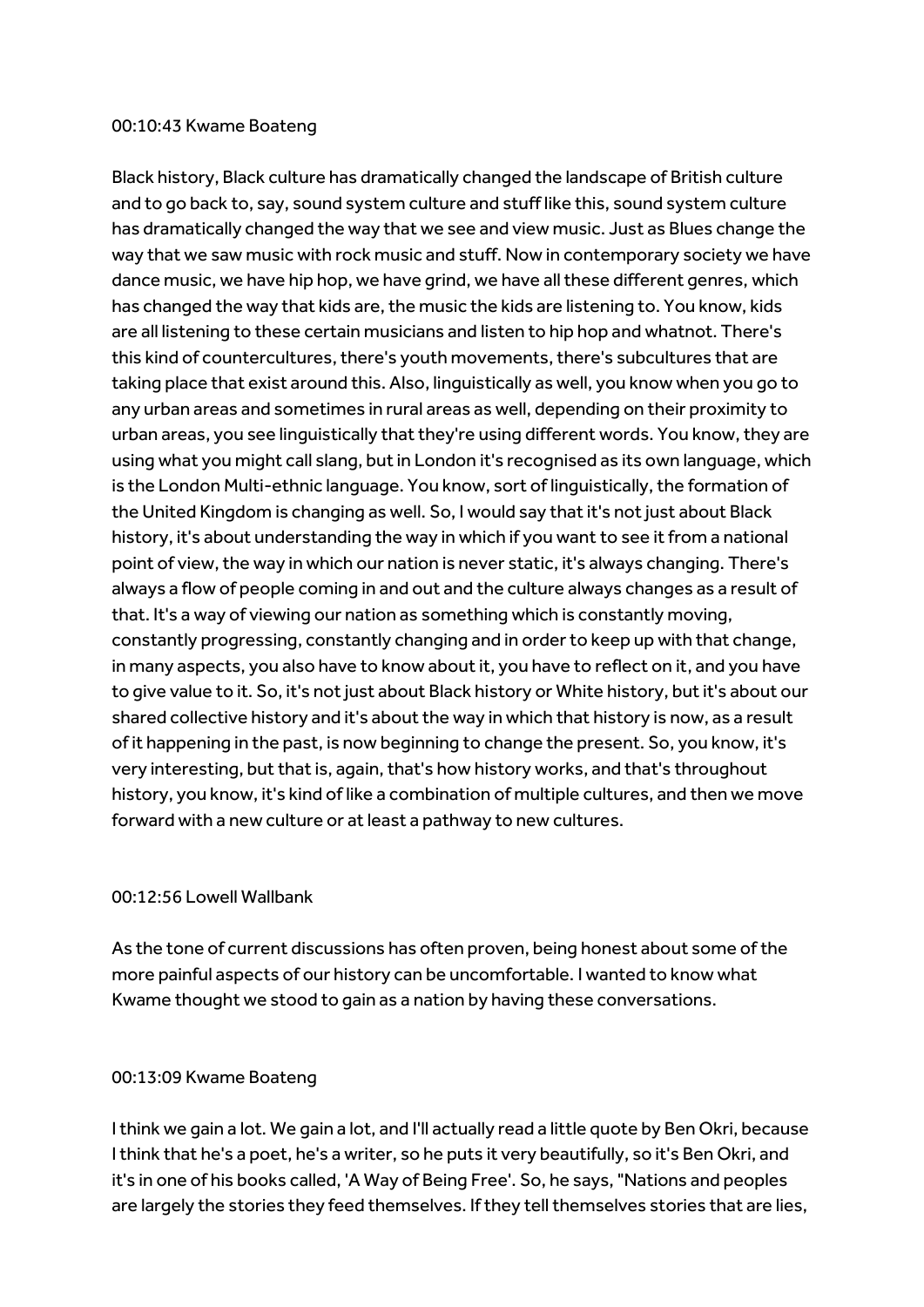they will suffer the future consequences of those lies. If they tell themselves stories that face their own truths, they will free their histories for future flowerings." And I really love that quote and I think it's really important in terms of what we're talking about here, are we honest about our history? As we've kind of touched on throughout this podcast, is that history is not something that there is one truth, nor is there another but, but history is the way in which we understand ourselves as a nation, as a people both culturally and politically. And so, when we understand or when we look for the stories that aren't being told in our history, we begin to understand maybe aspects of ourselves that we haven't visited, which is really important for a process of healing, of recovery, and it's important, again for solidifying ourselves as a nation or as a people. And when Ben Okri kind of says if they tell themselves stories that are lies then they will suffer the consequences of those lies, I think again we have come to a point now that if we're able to be honest about our history, if we're able to unpack it, if we're able to see, kind of, the political nature of history, or the way in which history shapes how we view the world, if we're able to achieve that, then I think that we will, as Ben Okri says, open ourselves up for future flowerings, we'll be able to move beyond it, again, if you know where you've been then you know where you're going and I think that that would allow our paths to be more clearer, and the same for us at The Black Curriculum, is this is what we hold in general, is that with the hope of kind of excavating our shared past, we can begin to move forward into the shared future.

#### 00:15:25 Lowell Wallbank

How does questioning the narratives that we have been given allow us to grow? In museums, as an education, the idea of Decolonisation is prevalent. But what does it mean?

# 00:15:38 Kwame Boateng

To kind of decolonise education or to decolonise museums is really just to think critically about the nature of knowledge itself. Where does knowledge come from? How do we apply value to knowledge? Whether, again whether it's kind of in its abstract form whether it's in objects or material cultures as you do with the museums, but how do we give value to these things? At museums, I suppose like many institutions, they're political in nature, in the sense of because when you when you have something in a museum, you give meaning to it. You say that this is worth remembering, and that then impacts future generations on school trips, or whether being dragged to the museum by their parents, or whether you genuinely just wanna go to museum, you know, I love museums. But you know, from whatever age group, they influence the way that you see the world, and that's why it's really important for us to diversify, whether it be museums, diversify our education, because ultimately what you're doing is you're giving value to certain things, you're giving value to certain stories or certain findings or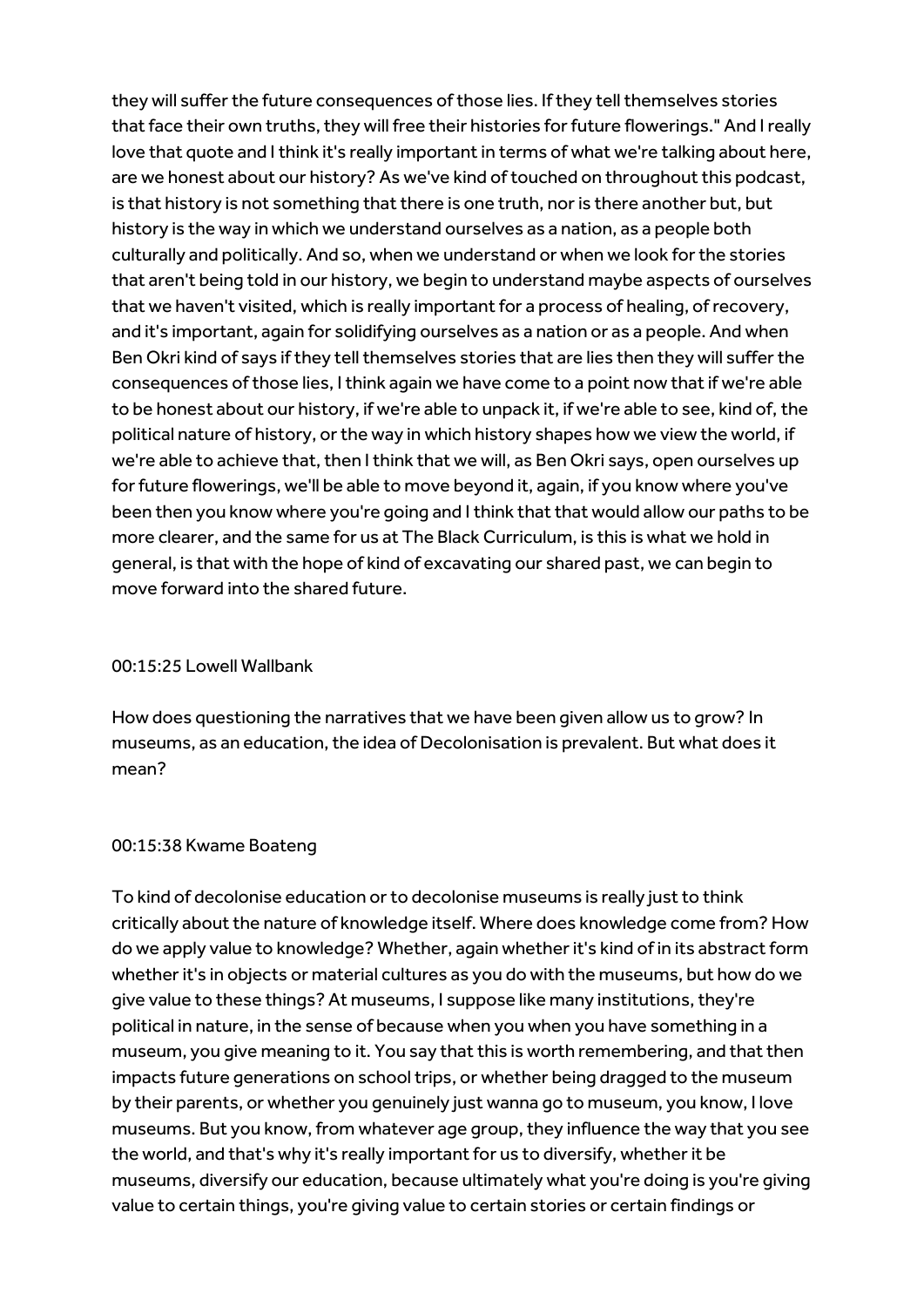certain materials, or whatever it be, and so the work of decolonising, whether it be in education or in museums, is largely about questioning that and looking at these histories and looking at possibly the way that history has allowed us to think a certain way about particular things. And again, when we go back to The work of The Black Curriculum and trying to kind of open up our history, Black history, and unpack it and try to understand it more and everything it's questioning; OK, so this is the story that we have so far, what more can we find out about this, that's other than what is just being told to us? You know, and should we be valuing other stories over the dominant narrative, which is normally the transatlantic slave trade? Should we be, not valuing, is maybe the wrong word, because it's incredibly important aspect of history, but should we be complementing it and adding equal value to other narratives that are somewhat more empowering? And I would say that that is in a nutshell, you know, the work of decolonisation in education and I suppose the work of decolonisation, I could imagine the work of decolonisation in the museum, about looking at these things, looking whether it's the shows that you're putting on or the curation, you know, the politics of space and how are you going to add value to certain pieces, as at museums, you have tons of archives and tons of things as well, so what can you use? And it's the same in education with the study of knowledge, you know, there's tons of books, there's tons of pieces of history and it's like OK, so what can we bring to the forefront now to allow us to learn a little bit more about ourselves? Which story do we want to tell and how do we want to tell it? You know, you can tell the same story five times over in different ways, and it will bring about different emotional responses in a person, so we have, I think, we have the power to look at our history and to look at our future and say, well, this is where we want to go with it. And that depends on how we tell the story.

# 00:19:08 Lowell Wallbank

A massive thank you to Kwame for joining us this week. If you enjoyed the conversation and would like to find out more, you can visit theblackcurriculum.com and check the podcast description for more links. The idea of shedding light on untold stories is one that we will be exploring in the first series of the podcast. In the next episode, we're asking who owns Egyptian Heritage with our guest Heba Abd el Gawad and the Museum's Curator of Egyptology Campbell Price. Campbell tells us a little bit more about Heba's work and how museums can talk openly and honestly about some of the more uncomfortable aspects of their own histories.

# 00:19:50 Campbell Price, Curator of Egypt and Sudan, Manchester Museum

I think museums are about stories ultimately, and as Kwame has said, stories should be complex. There is no one absolute truth, and what we should try and do in museums and what I think we're really trying to do in Manchester Museum is complexify or offer a more rich and varied story and sometimes those stories are quite uncomfortable to